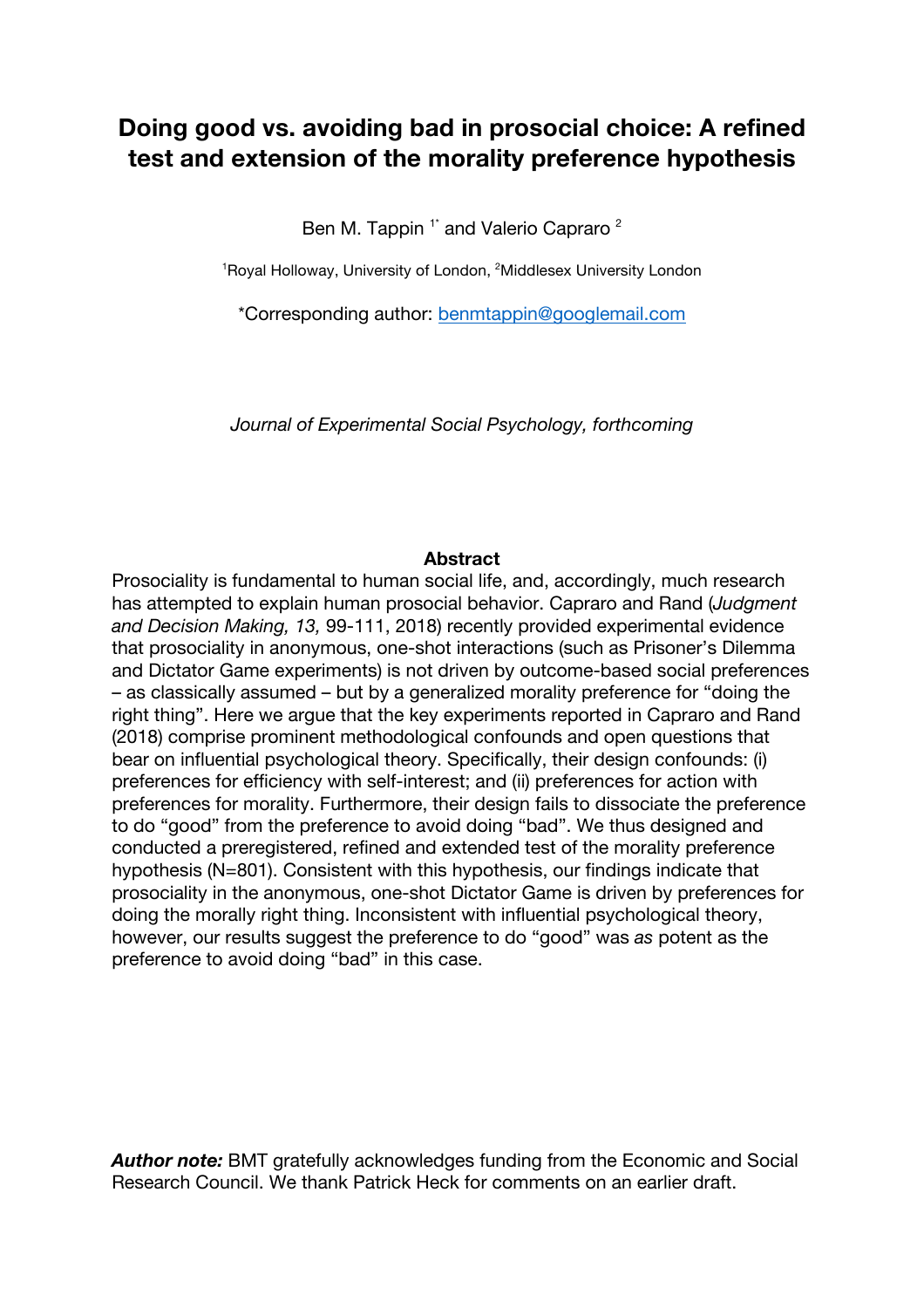#### **Introduction**

People often pay costs to benefit others; they behave *prosocially*. Fundamental to human social life (Fehr & Gächter, 2002; Gintis et al, 2003; Nowak, 2006; Tomasello, 2014), prosocial behavior is often explained by appeal to reciprocity. If I pay a cost to help you today, you – or others who learn about my behavior – are more likely to help me tomorrow (Nowak & Sigmund, 2005; Rand & Nowak, 2013; Trivers, 1971). Defying explanations of this kind, however, prosocial behavior is frequently observed in contexts where opportunities for reciprocity are absent. For example, in anonymous, one-shot interactions, individuals often forego some amount of self-interest to the benefit of strangers (Camerer, 2003).

Behavioral economists have classically sought to explain such behavior by assuming that individuals have preferences for minimizing inequity or maximizing efficiency (i.e., social welfare) (Bolton & Ockenfels, 2000; Capraro, 2013; Charness & Rabin, 2002; Engelmann & Strobel, 2004; Fehr & Schmidt, 1999; Levin, 1998). According to these influential frameworks, prosocial individuals derive utility – psychological benefit – from particular social *outcomes*; thus, realizing those outcomes offsets the cost of behaving prosocially.

A recent alternative perspective is that individuals derive utility from performing *actions* they perceive to be morally right (Bicchieri, 2005; DellaVigna et al., 2012; Huck et al., 2012; Krupka & Weber, 2013). This perspective accords with evidence from social psychology that individuals derive utility from seeing themselves in a positive moral light (Aquino & Reed, 2002; Dunning, 2007) and, in addition, that prosocial individuals in particular view opportunities for prosocial action in moral terms; for example, by considering what the morally "right" action is (Liebrand et al., 1986; Weber et al., 2004).

Building on these converging lines of evidence, recent experimental work advanced the hypothesis that a *generalized morality preference* – rather than preferences for minimizing inequity or maximizing efficiency per se – drives prosocial behavior in anonymous, one-shot interactions (Capraro & Rand, 2018). In other words, that a simple preference for doing (what is perceived to be) the morally "right" thing underpins individuals' prosociality in these contexts.

In their key experiments, Capraro and Rand (2018) used a "Trade-Off Game" (TOG) to empirically dissociate the hypothesized morality preference from outcomebased social preferences for equity and efficiency. In the TOG, participants made a unilateral choice about how to allocate money between themselves and two other (passive) people. While one choice minimized inequity – all participants earned the same amount – the other choice maximized efficiency – participants earned different amounts, but, together, the group earned more. This design effectively pitted preferences for equity and efficiency against one another; creating a decision context where the morally "right" choice was ambiguous. The researchers found that, framing *either* choice as the morally appropriate one dramatically affected participants' choices, such that the majority chose the option framed as morally appropriate; be that the equitable *or* efficient choice.

To support the inference that these moral considerations drive prosociality, however, required additional evidence. To that end, participants also completed, in addition to the TOG, a canonical prosocial choice task; either the Dictator Game (DG), or the Prisoner's Dilemma (PD). In the latter tasks, participants made a unilateral choice about how much money to donate to a new (passive) person (DG),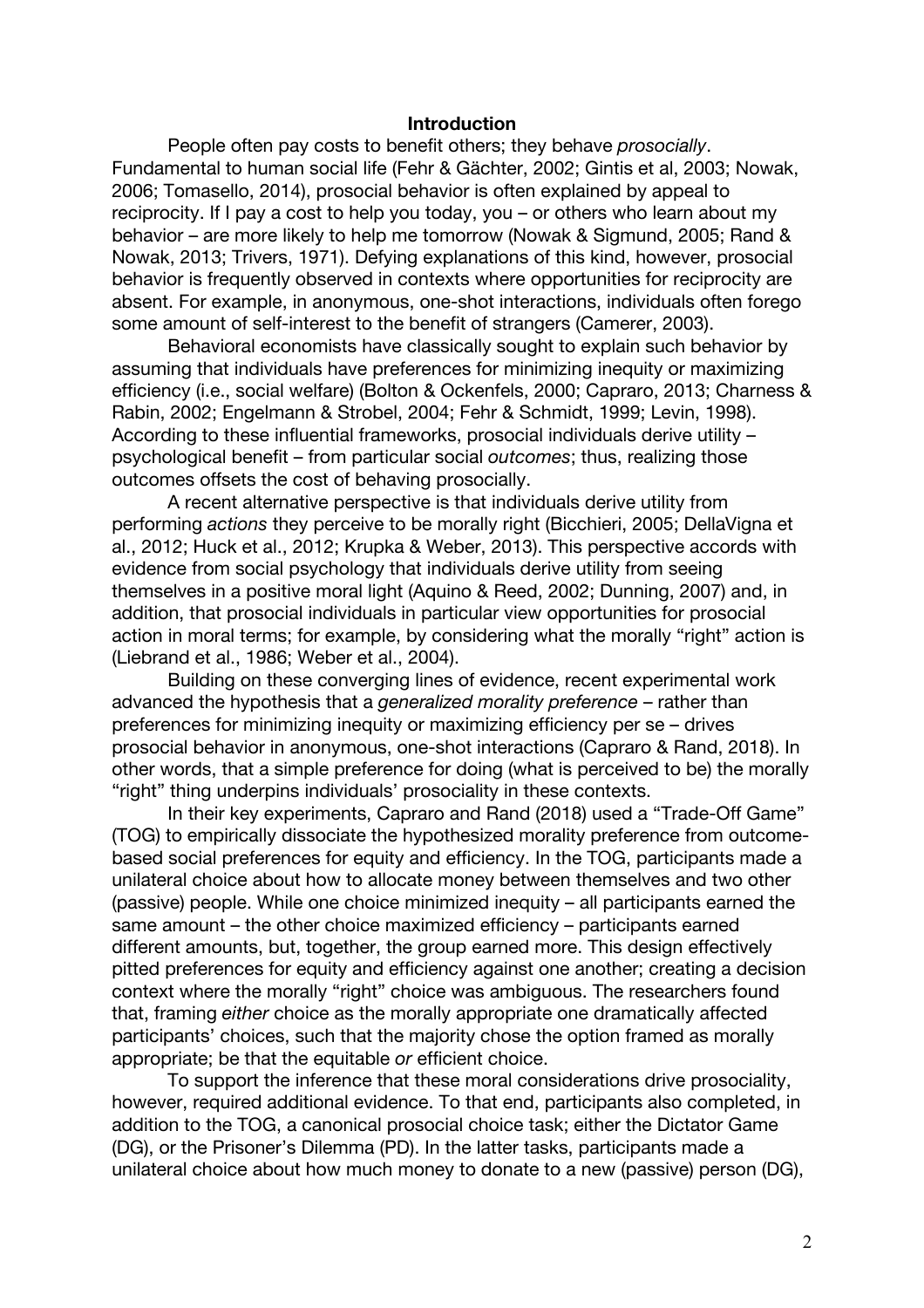or a simultaneous bilateral choice whether to cooperate with a new person (PD), respectively.

The key finding in Capraro and Rand (2018) was that participants who made the choice framed as morally appropriate in the TOG – be that the equitable choice *or* the efficient choice – were consistently more prosocial in the DG and PD; donating and cooperating (respectively) more than participants who chose otherwise in the TOG. Crucially, this result is *inconsistent* with stable outcomebased preferences for equity or efficiency as explanations for prosociality, which do not predict an association between moral framing in the TOG and prosociality in a different task, such as the DG/PD. The result is instead consistent with the morality preference hypothesis, which predicts that individuals sensitive to which choice is morally right in the TOG – as revealed by the moral framing of those choices – are also revealed to be more prosocial in the DG/PD; where, in contrast to the TOG, the morally right choice is *unambiguous* (Krueger & Acevedo, 2007; Krueger & DiDonato, 2010).

The implication of Capraro and Rand's (2018) findings is important: They suggest their data renders the classic approach to understanding prosocial choice through social preferences insufficient and, in particular, that an account based on a fluid preference for "doing the morally right thing" is superior. However, their key evidence derives from an experimental design that contains several prominent methodological confounds, and leaves open important questions regarding the mechanism of the hypothesized morality preference. Below we expand on these issues.

#### **Self-interest**

Consider the choice outcomes in the TOG. The *equitable* choice always provided the participants – the chooser, and two passive recipients – the same allocation; 13 Monetary Units (MU) each. The *efficient* choice, in contrast, always provided the chooser with 15 MU, and the passive recipients 23 MU and 13 MU, respectively. Thus, while the efficient choice clearly results in greater overall gains for the group – at the cost of equity, as intended – it also results in *greater gains for the chooser themselves*. In other words, the choice option meant to reveal a preference for efficiency is confounded with self-interest. A plausible consequence of this confound is an *overestimate* of the proportion of individuals with a preference for efficiency. An overestimation of this kind may have affected the key result – an association between TOG choice and prosociality in the DG/PD – in two ways.

First, it may have *inflated* the association between TOG choice under the *equitable*-is-moral frame, and prosociality in the DG/PD. Specifically, this association may not have been driven by participants with a genuine morality preference – who choose the equitable option under this TOG frame, and the prosocial option in the DG/PD – but, rather, by self-interested participants – who choose the *efficient* option under this TOG frame, and the *self-interested* option in the DG/PD. Indeed, in the worst case, the behavior of self-interested participants could *fully account* for the observed association between TOG choice under the equitable-is-moral frame, and prosociality in the DG/PD.

Second, by the opposite logic, the overestimation of individuals with a preference for efficiency may have *deflated* the association between TOG choice under the *efficient*-is-moral frame, and prosociality in the DG/PD. This is because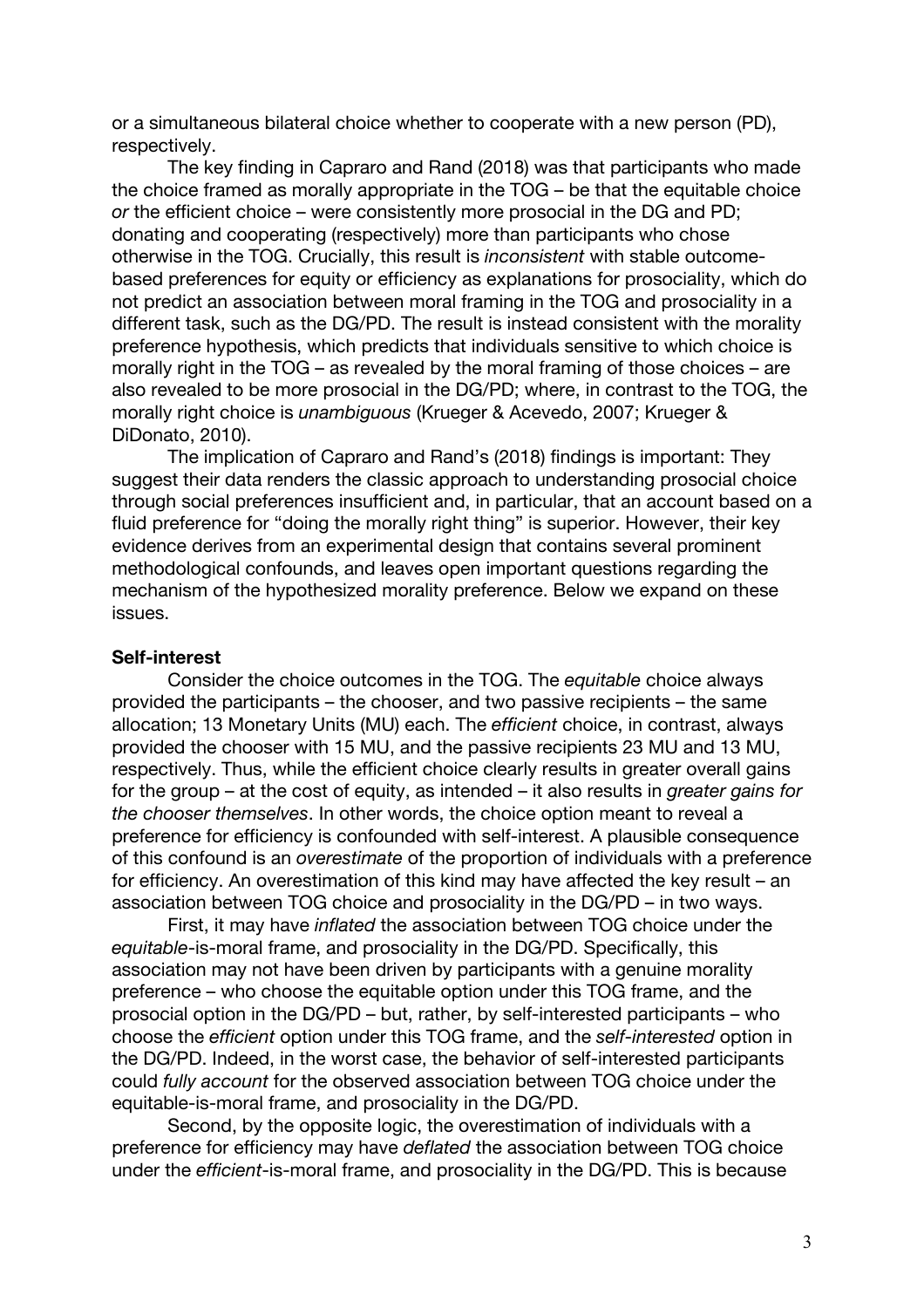some participants making the efficient choice under that TOG frame did so *not* because of a general morality preference nudged by the framing, but, rather, for their own self-interest. Crucially, these participants would *not* have chosen prosocially in the DG/PD, thereby deflating the observed association between the two choices.

These issues directly affect the key evidence – an association between TOG choice and prosociality in the DG/PD – supporting the morality preference hypothesis. A remedy to these issues is to remove self-interest from the equation by design.

#### **Action-inaction asymmetry**

Not only do the *efficient*-is-moral and *equitable*-is-moral frames differ in the labels used to describe the two choice options, but, in addition, they differ in which is the *active* choice and which is the *passive* choice. Specifically, in the *efficient*-ismoral frame, participants start with an equitable allocation (13 MU each), while in the *equitable*-is-moral frame they start with an efficient allocation (15, 23, and 13 MU, respectively). In other words, the moral choice is always framed as an *active* choice to change these initial allocations. Choice frame is thus confounded with active/passive frame.

A substantial body of work in social, moral, and decision-making psychology indicates that humans perceive *inaction* differently than *action* (Baron & Ritov, 2004; Spranca et al., 1991). For example, regret is greater for actions that lead to negative outcomes than for *inactions* that lead to the same negative outcomes (Feldman & Albarracín, 2017; Zeelenberg et al., 2002); individuals are biased towards maintaining the status quo in decision-making (Samuelson & Zeckhauser, 1988); and, in moral judgment, harms caused by *action* are considered worse than the same harms caused by *inaction* (Cushman et al., 2006). Finally, most relevant here, action framing influences engagement in prosocial behavior (Teper & Inzlicht, 2011), and there is considerable variation in *who* exhibits action-inaction asymmetries (Baron & Ritov, 2004).

Given this evidence, it is probable that the confounding of choice frame with active/passive frame over- or under-estimated the proportion (and types) of individuals choosing the morally-framed option in the TOG; with unknown consequences for the key association between TOG choice and prosociality in the DG/PD. Decoupling these frames is necessary to make clear inferences about the effect of choice frame in the TOG.

### **Doing good vs. avoiding bad**

An influential hypothesis in social psychology is that immoral, negative, or otherwise "bad" stimuli weigh more heavily than their "good" counterparts in human cognition and behavior (Baumeister et al., 2001; Rozin & Royzman, 2001; Vaish et al., 2008; see Corns, 2018 for a recent critique).

Consistent with this hypothesis, recent evidence suggests that "selfrighteousness" – manifested in, for example, the *average person* rating themselves morally superior to the average person (Tappin & McKay, 2017) – are greater for immoral than moral stimuli (Klein & Epley, 2016, 2017). Relatedly, the correlation between individuals' life satisfaction and their self-perception is reportedly stronger if the latter is computed as the distance between individuals' "real" and "undesired"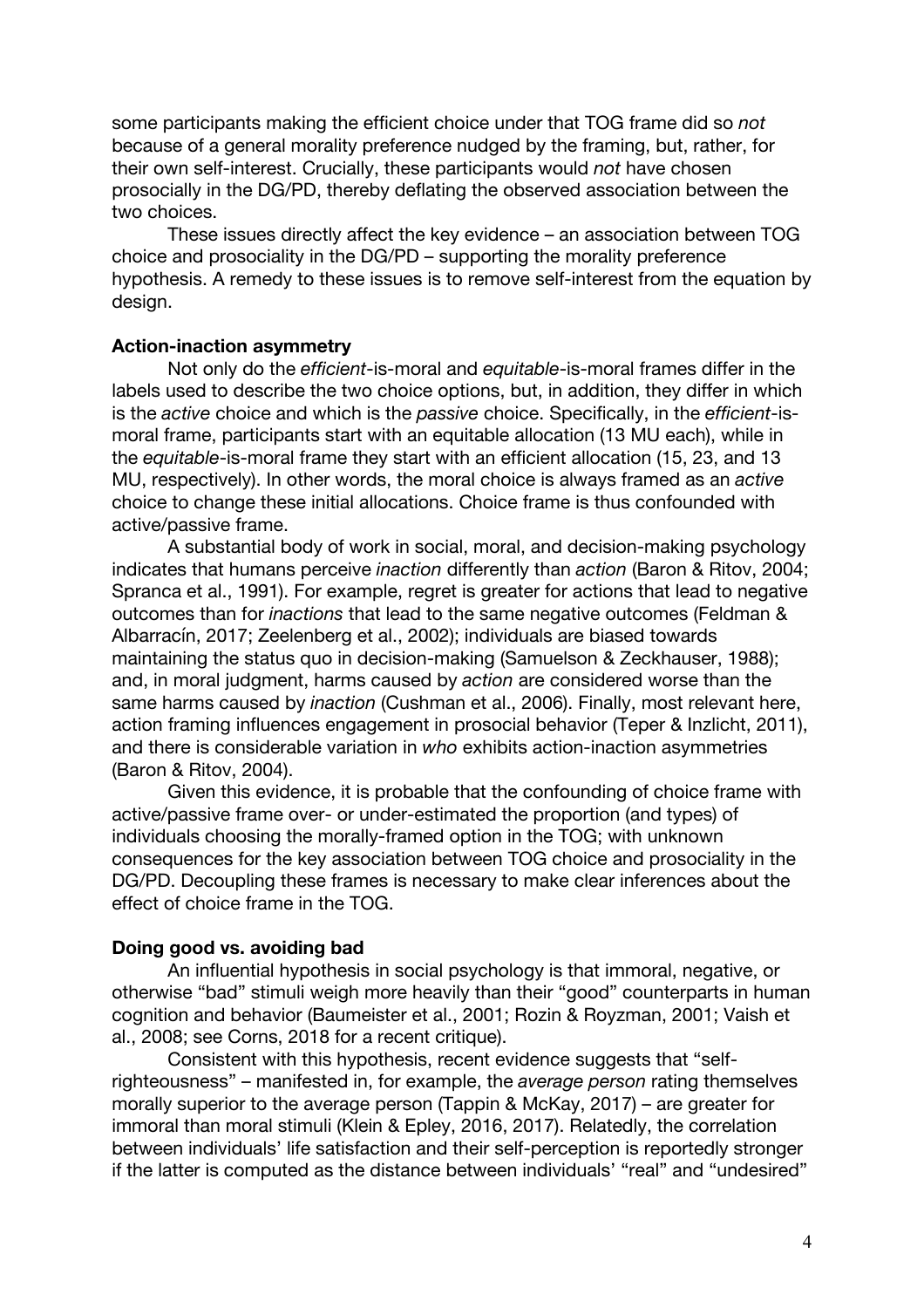selves vs. between their "real" and *"desired"* selves (Ogilvie, 1987). In other words, those data suggest the type of person individuals want to *avoid* being weighs more heavily (in their life appraisal) than the type of person they would ideally like to be. A similar asymmetry manifests in the psychology of moral regulation. In particular, in the distinction between *pro*scriptive morality – what we *should* do and be – and *pre*scriptive morality – what we should *avoid* doing and being. Whereas the former is considered discretionary and a matter of personal preference, the latter is considered mandatory and strict (Janoff-Bulman et al., 2009).

To implement the choice framing in the TOG, the two choice options were *jointly* framed as moral and immoral, respectively. Individuals choosing the morallyframed option may thus have been motivated by a preference to do "good" (e.g., a desire to be moral), or motivated by a preference to avoid "bad" (e.g., an aversion to being immoral). These distinct preferences are confounded in the TOG design. Given the preceding evidence, it is plausible that individuals' choices were motivated more by a preference to avoid "bad" than to do "good". Furthermore, assuming this hypothesis, a further plausible hypothesis is that participants who were motivated by a preference to do "good" (vs. avoid "bad") in the TOG were more likely to behave prosocially in the DG/PD. For example, because the preference to avoid bad may reflect a general desire to avoid punishment, whereas a preference to do good may reflect a desire to do good for its own sake. That is, the latter preference is more diagnostic of true prosocial motivation.

#### **The current study**

Here we address the methodological confounds and open theoretical questions in Capraro and Rand (2018), and, thus, provide a refined and extended test of the morality preference hypothesis. To do so, we design and implement an improved Trade-Off Game (TOG), and test for an effect of choice frame on TOG choice (Hypothesis 1), and for an association between framing of the TOG and prosociality in a different task, the DG (Hypothesis 3). We also test two novel hypotheses bearing on existing psychological theory. First, that the effect of choice frame on TOG choice is greater under an avoid "bad" than do "good" moral frame (Hypothesis 2) (cf. Baumeister et al., 2001; Rozin & Royzman, 2001; Vaish et al., 2008). Second, that the association between choosing the morally-framed option in the TOG, and prosociality in the DG, is greater under a do "good" than avoid "bad" moral frame (Hypothesis 4).

### **Methods**

The hypotheses, design, sampling and analysis plan were preregistered on the Open Science Framework (protocol: https://osf.io/9nphs/).

#### **Participants**

We sought to collect N=200 participants per treatment, giving a total N=800. We determined this sample size by multiplying the N-per-treatment in Capraro and Rand (2018) study 3 by 1.5x; the study most conceptually similar to that which we reproduce here. Sensitivity power analyses (reported in SI) for our key hypothesis tests indicated we had sufficient power (>.80) to detect standardized effect sizes conventionally considered small (*r* =.10). A total of N=801 participants completed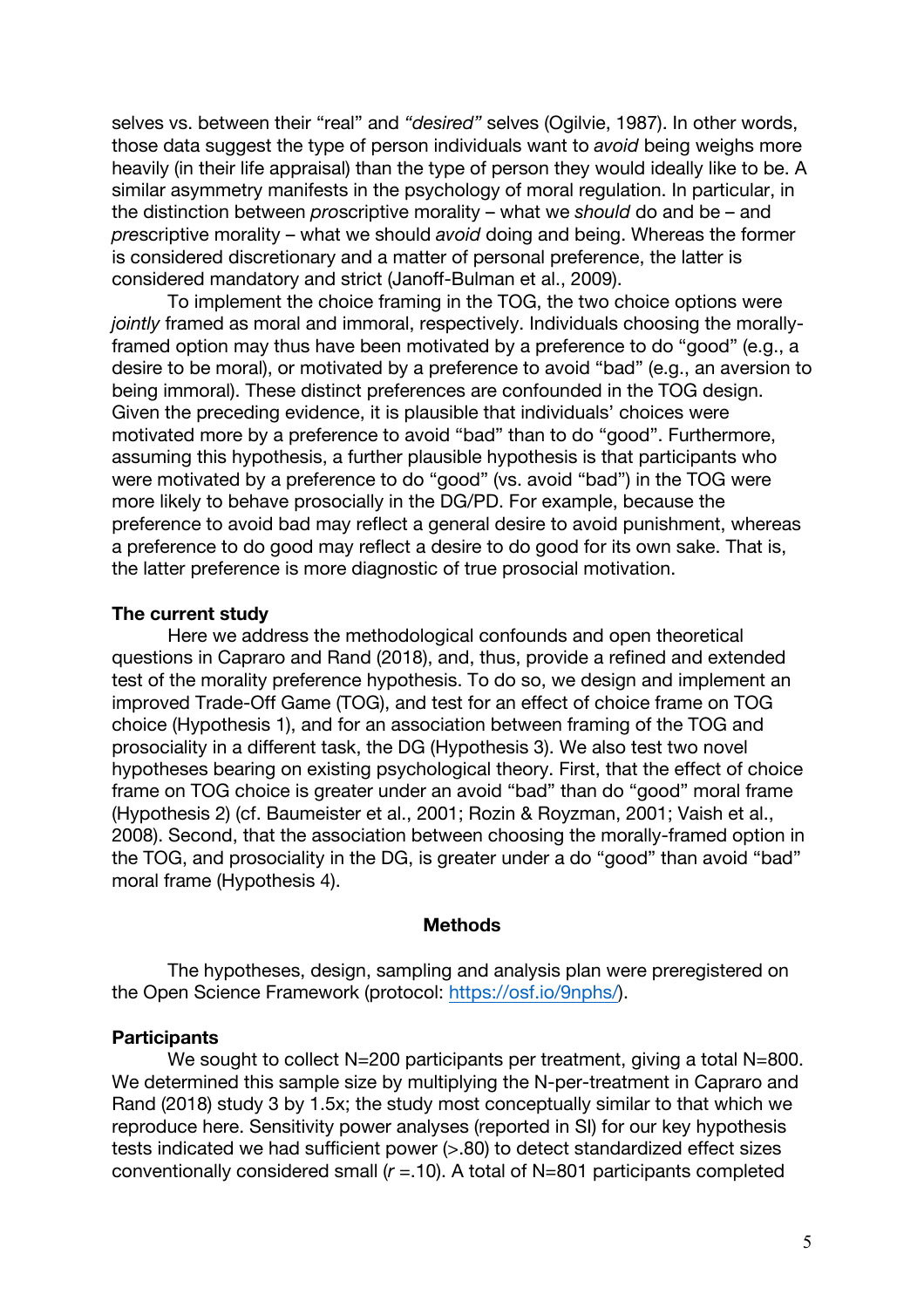the study. Participants were recruited online via Amazon's Mechanical Turk (AMT) (for the validity of AMT, see e.g., Arechar et al., 2018; Horton et al., 2011; Paolacci et al., 2014; Thomas & Clifford, 2017), and were located in the US at the time of taking part. All participants provided informed consent. This study was reviewed and approved by Middlesex University, and Royal Holloway, University of London ethics procedures.

### **Procedure**

Participants began by playing a Dictator Game (DG). In the DG, they were given \$0.10 and they had to decide how much, if any, to give to another anonymous participant who received no starting money allocation. Participants could donate in increments of \$0.01; from \$0.00 to \$0.10. The participant was informed that the other person had no active choice and would only receive what they decide to give. We asked two comprehension questions to ensure that participants understood the payoff structure of the DG prior to their decision. Specifically, we asked which choice (1) maximized their *own* payoff, and which choice (2) equalized their payoff with that of the other person. Participants who failed either or both comprehension questions were prevented from completing the survey (this condition was made explicit in the consent form). Those who passed the comprehension questions were then asked to make their DG decision.

Following the DG, participants played an improved Trade-Off Game (TOG). In this TOG, participants ("choosers") had to decide between two choice options that affected their own payoff and the payoff of two other people; the latter being passive recipients who did not make any choices. One option was "equitable", in the sense that it minimized payoff differences among the three participants; specifically, they each earned \$0.13. The other option was "efficient", in the sense that it maximized the sum of the payoffs of the three participants; specifically, the chooser earned \$0.13, while the other two people earned \$0.23 and \$0.13, respectively. Importantly, in this improved TOG design, because the chooser earns \$0.13 by making *either* choice, the confounding of self-interest with preferences for efficiency is eliminated. Furthermore, because participants are not told that one or the other state of money distribution ([13, 13, 13] or [13, 23, 13]) initially holds, *both* choice options are rendered equal in terms of active/passive frame.

Before reading the TOG instructions, participants were randomly assigned to one of four versions of the TOG, each corresponding to a particular framing combination in a 2x2 between-subjects design:

• TOG frame: **Give – Do Good**

 $\overline{a}$ 

- TOG frame: **Give – Avoid Bad**
- TOG frame: **Equalize – Do Good**
- TOG frame: **Equalize – Avoid Bad**

We experimentally manipulate whether the efficient ("Give") or equitable ("Equalize") choice is framed as morally appropriate (choice frame $^1$ : Give, Equalize).

<sup>1</sup> Following Capraro & Rand (2018), in our preregistered protocol and analysis script we labelled the efficient-is-moral frame the "Give" frame, and the equitable-is-moral frame the "Equalize" frame. For consistency, we follow that convention here.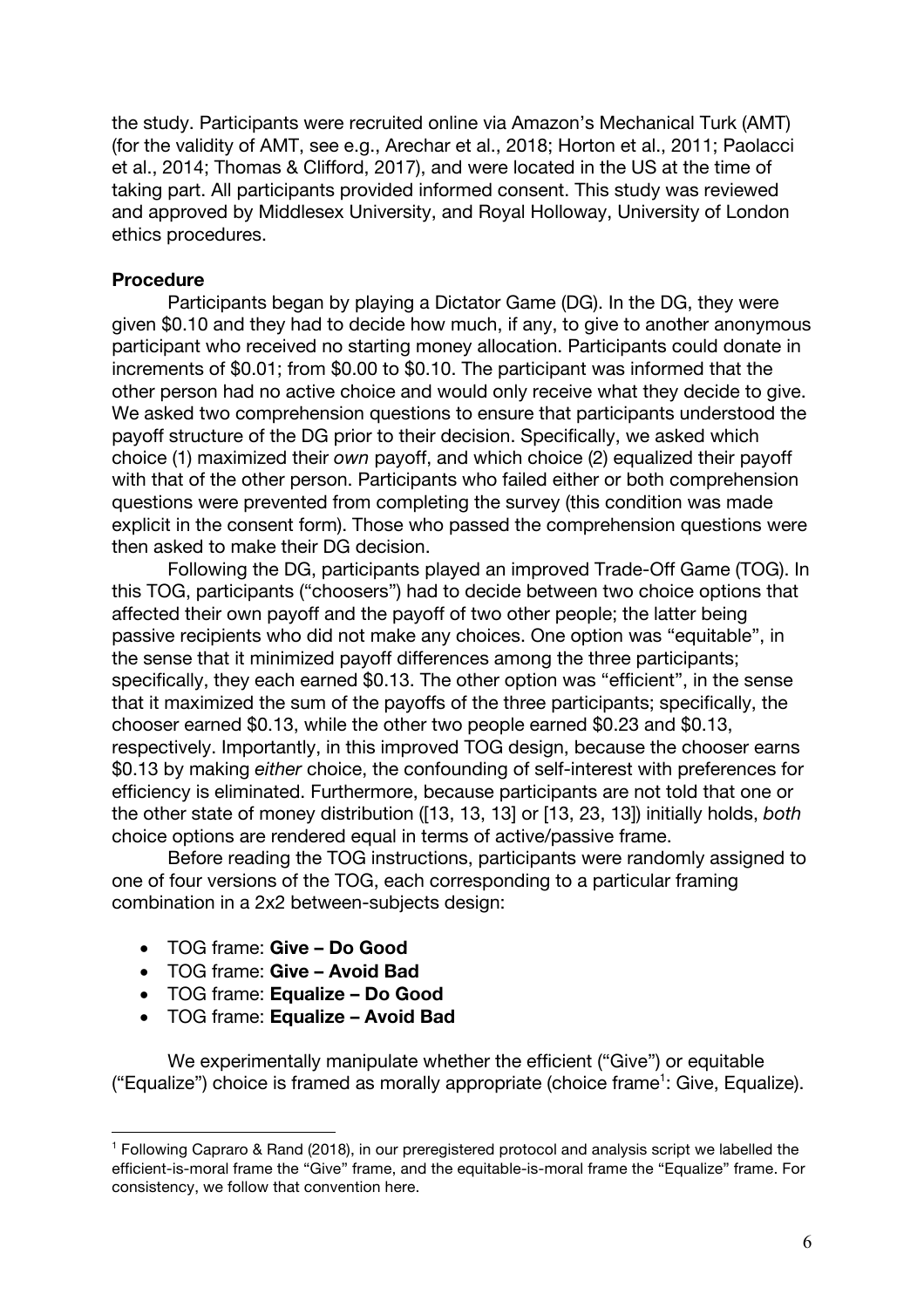Furthermore, we also manipulate whether the moral framing emphasizes doing "good" or avoiding "bad" (moral frame: Do Good, Avoid Bad):

- Under the **Give – Do Good** frame, the efficient option is labelled "be generous, Option 1", and the equitable option is "Option 2"
- Under the **Give – Avoid Bad** frame, the efficient option is labelled "Option 2", and the equitable option is "be ungenerous, Option 1"
- Under the **Equalize – Do Good** frame, the efficient option is labelled "Option 2", and the equitable option is "be fair, Option 1"
- Under the **Equalize – Avoid Bad** frame, the efficient option is labelled "be unfair, Option 1", and the equitable option is "Option 2"

Importantly, notice that the experimental manipulation of moral frame decouples the preference to do "good" from the preference to avoid "bad". After making their decision in the TOG, participants provided standard demographic information, at the end of which they were given the completion code needed to submit the survey on AMT. After the end of the survey, we downloaded the data file and computed the bonuses, which were paid on top of the base participation fee received by all participants (\$0.50). No deception was used. We refer to the SI for verbatim experimental instructions (available here: https://osf.io/m7w2s/). We report all measures, manipulations and exclusions.

# **Results**

Data analysis was conducted in R (v.3.4.0, R Core Team, 2017) using RStudio (v.1.1.423, RStudio Team, 2016). R packages used in analysis and figures: *ggplot2* (v.2.2.1, Wickham, 2009), *plyr* (v.1.8.4, Wickham, 2011), *dplyr* (v.0.7.4, Wickham et al., 2017), *reshape* (v.0.8.7, Wickham, 2007), *gridExtra* (v.2.3, Auguie & Antonov, 2017), *effsize* (v.0.7.1, Torchiano, 2017), *data.table* (v.1.10.4-3, Dowle et al., 2017). The raw data and code to reproduce all results and figures in this paper are available at https://osf.io/x5stj/.

# **Data exclusions**

N=288 (26.45%) participants answered one or more of the comprehension questions incorrectly, or did not answer these questions, and were thus prevented from completing the study (following our preregistered protocol). Of the remaining N=801 participants who completed the study, there were N=15 (1.87%) duplicate responses according to participants' IP address/unique Mechanical Turk ID. In line with our preregistered protocol, we excluded these duplicates, retaining the earliest responses only—defined by the date/time they began the study. Finally, after these exclusions, we identified N=2 (0.25%) participants that dropped out of the study prior to making their decision in the TOG, and are thus unable to be included in the analysis (leaving N=784 for analysis).

# **Hypotheses 1 & 2**

# *Preregistered analyses*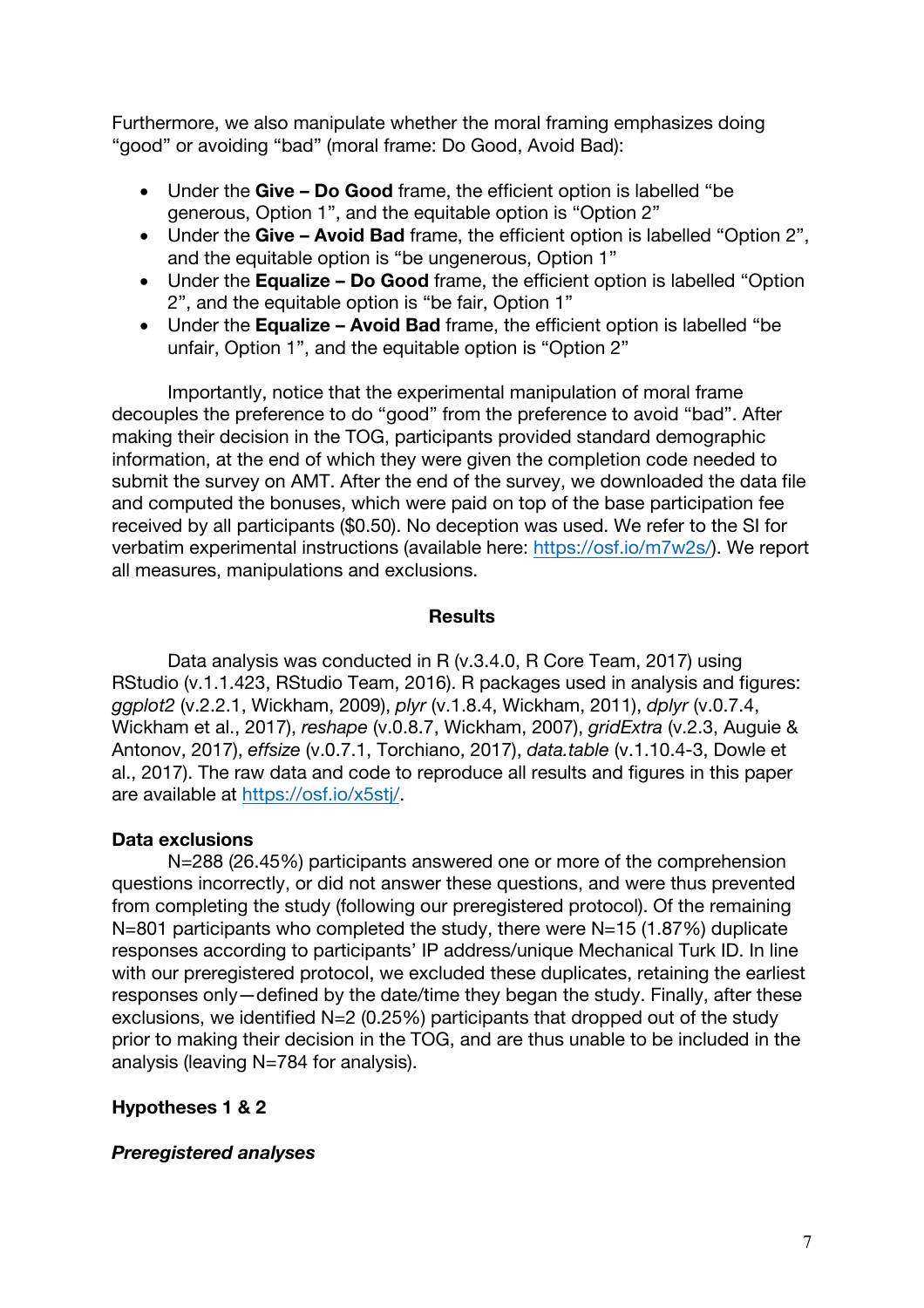We first test whether participants were more likely to choose the efficient option in the TOG under the "give" choice frame than under the "equalize" choice frame (Hypothesis 1). We then test whether this framing effect was stronger under the "avoid bad" moral frame than under the "do good" moral frame (Hypothesis 2). To that end, we fit a binomial logistic regression model with two dummy-coded treatment variables as predictors: choice frame [0=equalize frame, 1=give frame] and moral frame [0=avoid bad, 1=do good], and choice in the TOG as the dependent variable [TOG choice: 0=equitable choice, 1=efficient choice].

Consistent with Hypothesis 1, choice frame predicted TOG choice in the expected direction, Odds Ratio (OR) = 3.55, 95% CI  $[2.34, 5.40]$ , Z = 5.94 p <.001. A majority of participants chose the efficient option under the give choice frame (69.21%), whereas only a minority of participants chose this option under the equalize choice frame (39.90%).

Inconsistent with Hypothesis 2, there is no statistically significant interaction between choice frame and moral frame,  $OR = 0.91$  [0.50, 1.64],  $Z = -0.32$ ,  $p = 752$ . In other words, the effect of choice frame appeared largely independent of whether the choice was framed as "doing good" or "avoiding bad". Both H1 and H2 results remain similar after adjusting for age, gender [not female=0, female=1] and education [0=less than college, 1=college or above] in the model: Main effect of choice frame OR =  $3.74$  [2.45, 5.72], Z =  $6.11$ , p < 001; interaction between choice frame and moral frame  $OR = 0.89$  [0.49, 1.61],  $Z = -0.39$ ,  $p = .697$ . The proportion of choices in each of the four treatments is displayed in Figure 1.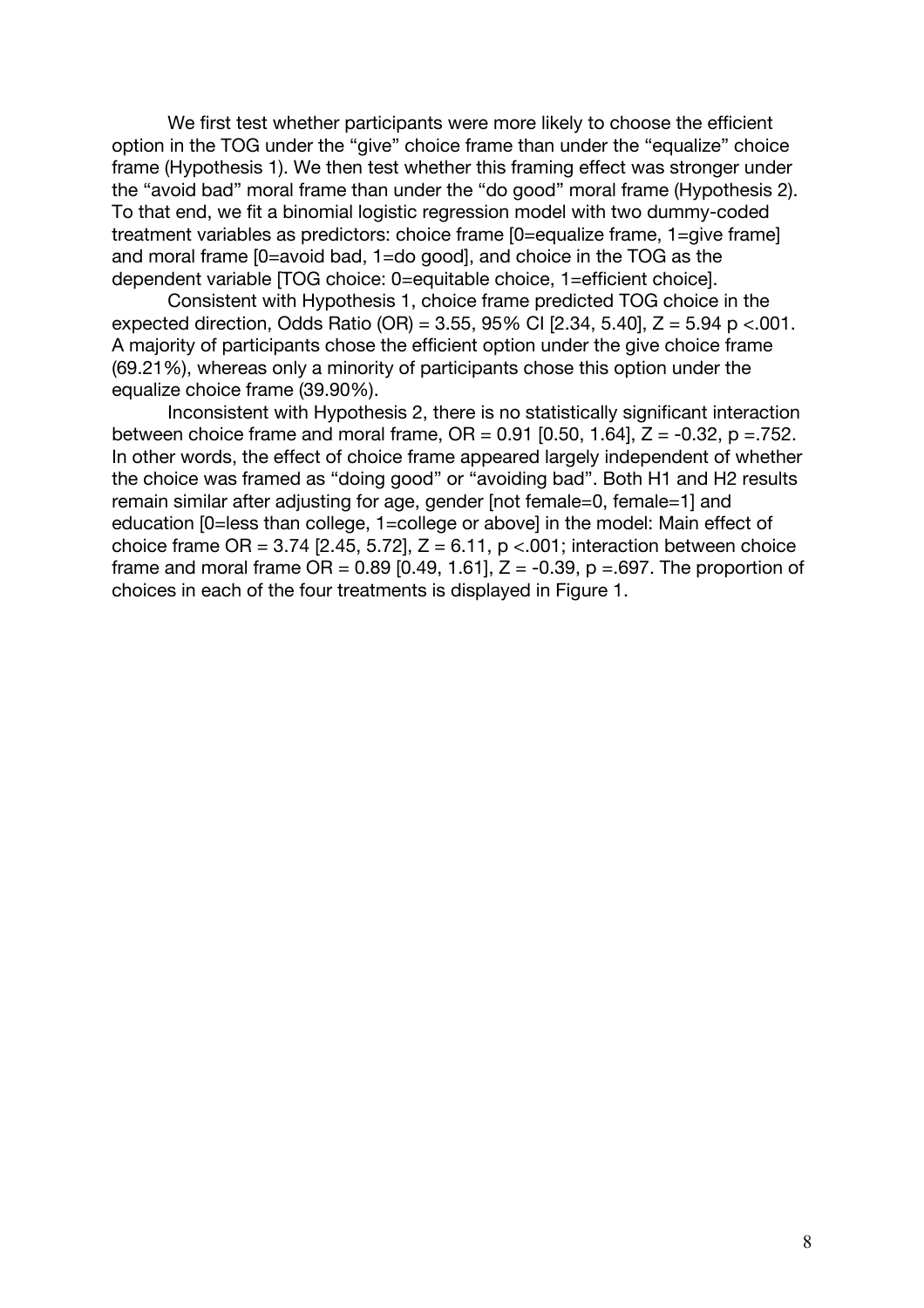

*Figure 1. Proportion of efficient and equitable choices as a function of treatment. Error bars are ± 1 SEM.*

# **Hypothesis 3**

# *Preregistered analyses*

Next, we test the hypothesis that participants who make the 'moral' choice in the TOG – that is, choose the efficient option under the "give" frame, or choose the equitable option under the "equalize" frame – donate more to their partner in the DG (Hypothesis 3). We fit a linear regression model with two dummy-coded variables as predictors: TOG choice frame [0=equalize frame, 1=give frame] and the choice the participant made in the TOG [0=equitable choice, 1=efficient choice], respectively. The DV is amount donated in the DG [from 0 to 10].

Consistent with Hypothesis 3, there is an interaction in the predicted direction,  $b = 1.68$ ,  $SE = 0.40$ ,  $t = 4.17$ ,  $p < 0.01$ . Under the equalize frame, participants who made the equitable choice donated more in the DG ( $M = 3.40$ , SD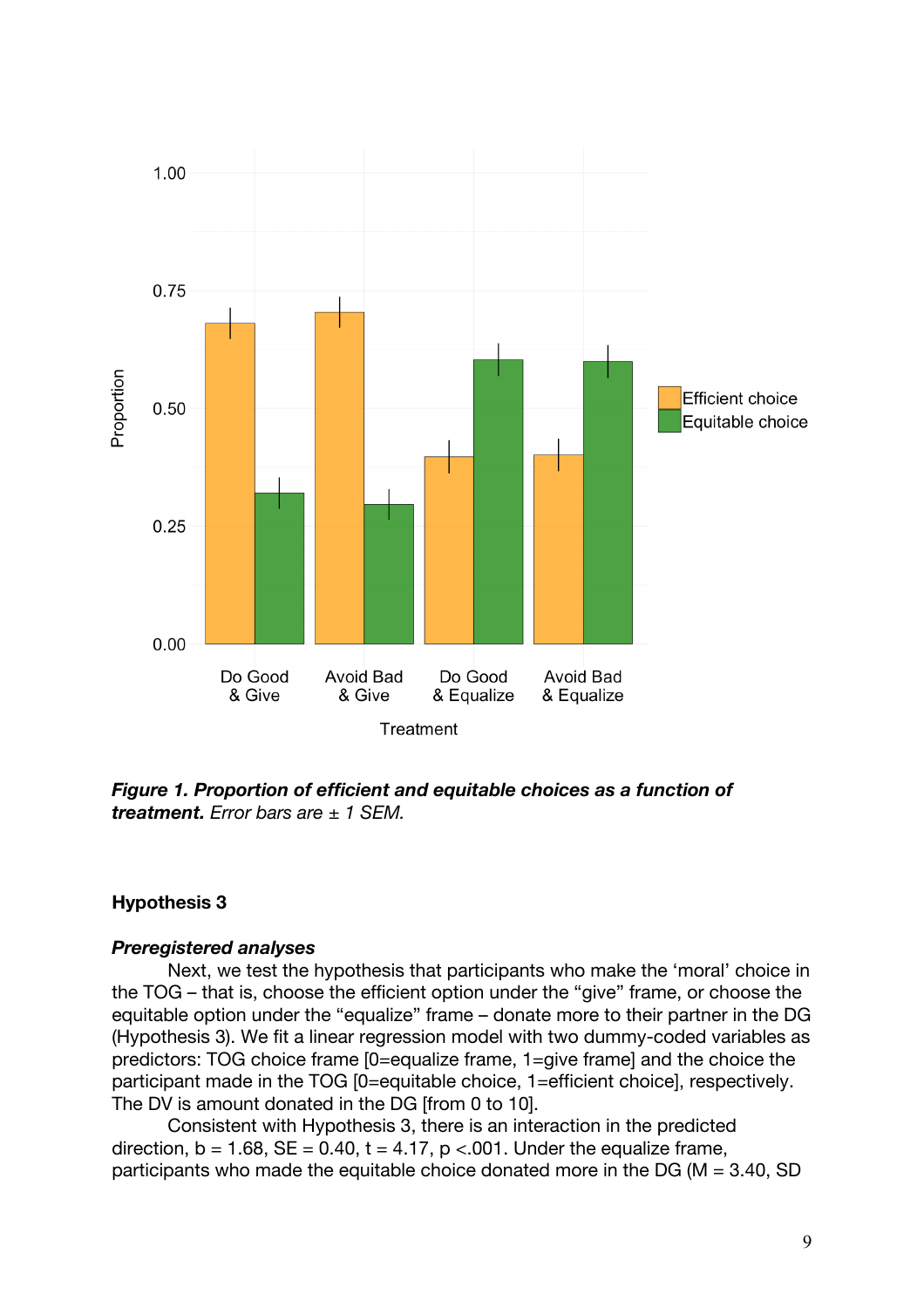$= 2.60$ ) than participants who made the efficient choice (M = 2.38, SD = 2.57), t  $(389) = 3.81$ , p <.001, hedges'  $q = 0.39$ , 95% CI [0.19, 0.60]. This pattern was reversed under the give frame. There, participants who made the equitable choice donated *less* in the DG (M = 2.53, SD = 2.75) than participants who made the efficient choice (M = 3.19, SD = 2.80), t (391) = -2.19, p =.029, hedges' *g* = -0.24 [- 0.45, -0.02]. (Note: All t-tests are post-hoc.) This interaction between choice frame and TOG choice remains similar after adjusting for age, gender, and education,  $b =$ 1.67,  $SE = 0.40$ ,  $t = 4.14$ ,  $p < 0.01$ . The interaction pattern is displayed in Figure 2 (panel A). As seen in Figure 2, DG donations follow an approximately bimodal distribution peaking over donations of 0 and 5. We thus conducted exploratory analyses to test the robustness of the preceding linear regression results (reported in SI). These were consistent with the linear regression models.

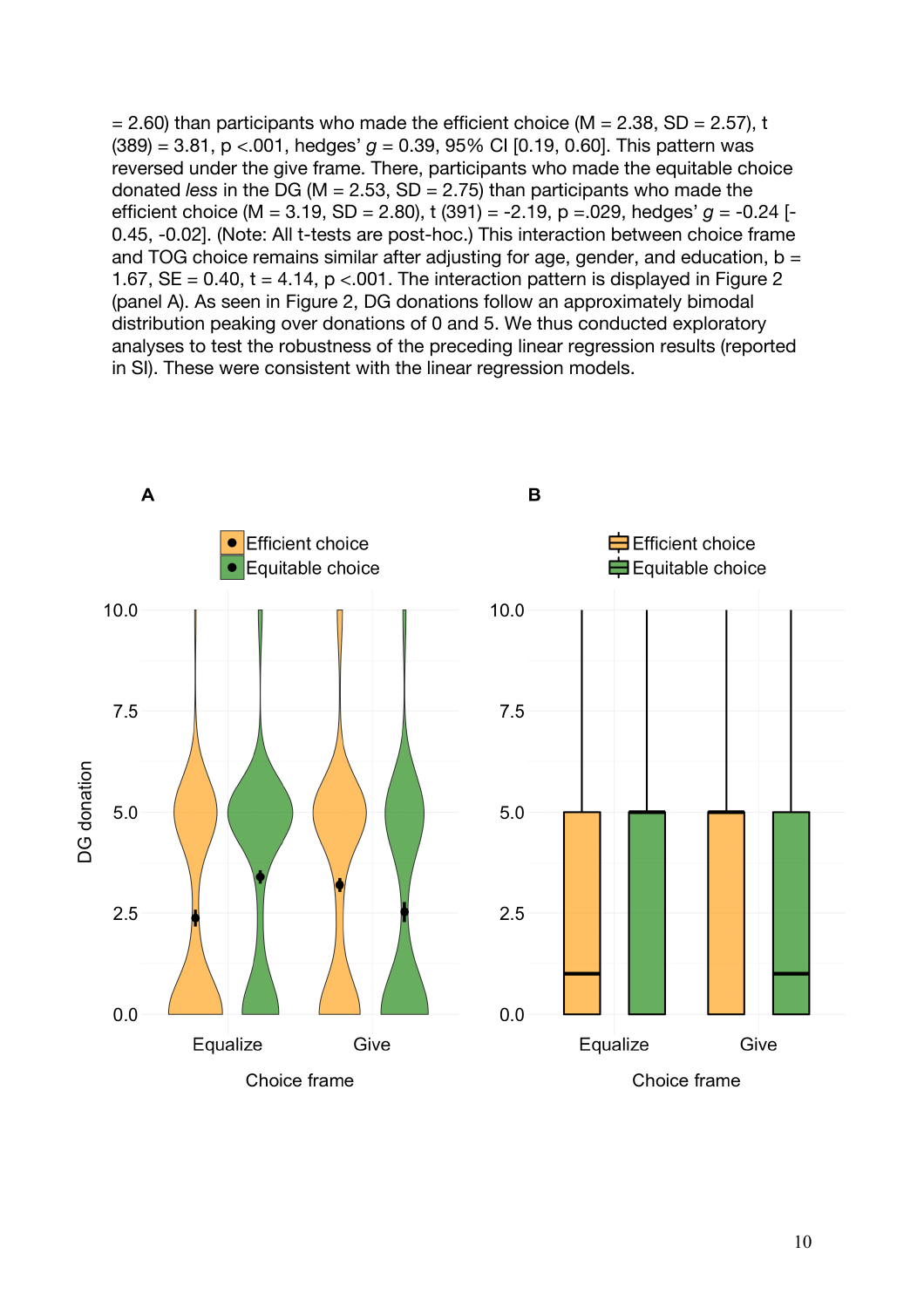*Figure 2. Violin plots (A) and boxplots (B) of DG donations as a function of choice frame, and the choice the participants made, in the TOG. A, points denote the mean values and error bars are ± 1 SEM. B, bolded centre lines denote the median values.*

### **Hypothesis 4**

#### *Preregistered analyses*

In our final preregistered analysis, we test whether the difference in DG donations between participants who made the 'moral' vs. 'non-moral' choice in the TOG is larger under the "do good" frame than under the "avoid bad" frame (Hypothesis 4). In line with our preregistered protocol, to simplify this analysis, we collapse across two variables: TOG choice frame [equalize, give], and the TOG choice the participant made [efficient, equitable]. This provides a new binary variable denoting whether the participant made the moral choice in the TOG [0=no, 1=yes], where the moral choice is simply defined as *either* the efficient option under the "give" frame, *or* the equitable option under the "equalize" frame. We then fit a linear regression model with two variables as predictors: moral choice [0=no, 1=yes], and moral frame [0=avoid bad, 1=do good]. As before, the DV is amount donated in the DG [0-10].

Inconsistent with Hypothesis 4, there is no statistically significant interaction between moral choice and moral frame on DG donations,  $b = -0.32$ ,  $SE = 0.40$ ,  $t = -1$ 0.79, p =.429. In other words, while participants who made the moral choice in the TOG tended to donate more in the DG than participants who made the non-moral choice (i.e., Hypothesis 3), this effect appeared largely independent of whether the participants made their TOG choice under the moral frame of "doing good" or "avoiding bad". Adjusting for age, gender, and education in the model did not meaningfully change this result,  $b = -0.33$ ,  $SE = 0.40$ ,  $t = -0.81$ ,  $p = 418$  (see SI for robustness checks).

### **Discussion**

Converging evidence suggests that prosociality in anonymous, one-shot interactions is not solely motivated by outcome-based social preferences, but that it is also motivated by what individuals perceive to be the morally right action (Bicchieri, 2005; DellaVigna et al., 2012; Eriksson et al, 2017; Kimbrough & Vostroktunov, 2016; Krupka & Weber, 2013); perhaps serving to maintain a positive moral self-image (Aquino & Reed, 2002; Dunning, 2007). Building on this work, recent experimental evidence advanced the hypothesis that a generalized morality preference drives prosocial behavior in anonymous, one-shot interactions like that in Dictator and Prisoner's Dilemma games (Capraro & Rand, 2018). This hypothesis rejects the classic view in behavioral economics that prosociality in these situations is driven by social preferences for equity and efficiency.

Here we identified prominent methodological confounds and open theoretical questions in the key experiments reported in Capraro and Rand (2018). In particular, their Trade-Off Game (TOG) design (i) confounds preferences for efficiency with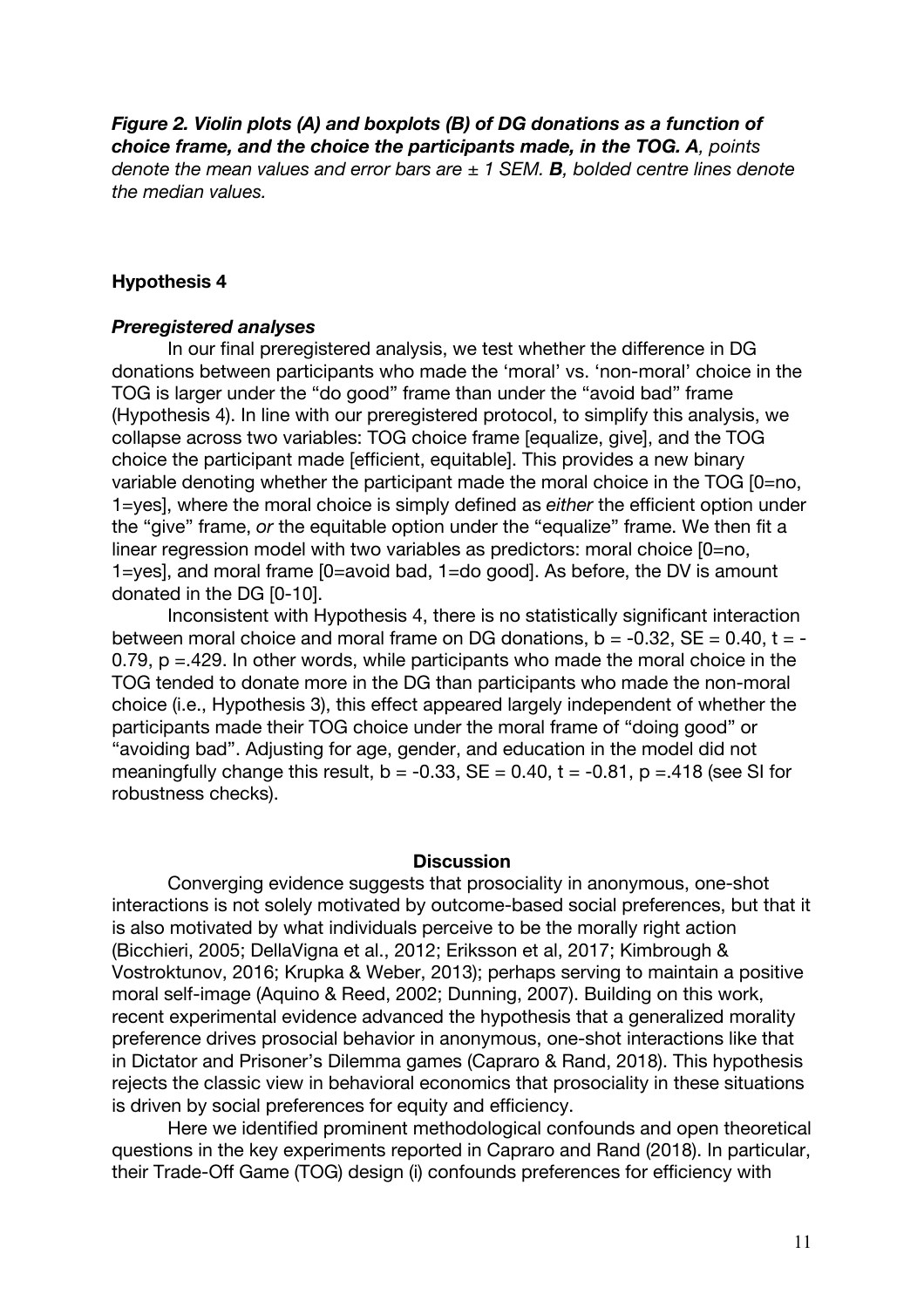self-interest, and (ii) preferences for action with preferences for morality. Moreover, the design fails to dissociate preferences to do "good" from preferences to avoid doing "bad". It is highly likely these issues affected the observed association between choice in the TOG, and prosociality in the DG/PD; the key evidence for the morality preference hypothesis. Likewise, the failure to decouple the preference to do "good" from that to avoid doing "bad" leaves the mechanism of the proposed morality preference unclear, and misses a key prediction from influential psychological theory; that "bad is stronger than good" (Baumeister et al., 2001; Rozin & Royzman, 2001; Vaish et al., 2008).

To address these issues, we designed and implemented an improved TOG/DG experiment – eliminating the confounds identified in the original experiments reported in Capraro and Rand (2018). In doing so, we replicated the key results in support of the morality preference hypothesis. We found that framing one or the other TOG choice as morally appropriate – by labelling the focal choice "fair" or "generous", or the counterpart choice "unfair" or "ungenerous" – strongly affected individuals' choices. Specifically, approximately 70% of individuals chose the efficient option when that choice was framed as morally appropriate, dropping to 40% when the equitable choice was framed as morally appropriate; a swing of 30%, and a reverse in the majority decision. More importantly, we found that individuals who chose the morally appropriate option in the TOG – be that the efficient option *or* the equitable option – were more prosocial in the preceding DG; donating more money to a stranger. This result was robust to various analytic specifications, and provides evidence that prosociality (in the DG) is driven by a preference for doing what is perceived to be morally right.

Our results lend experimental support to various alternatives to outcomebased preference models (e.g., Alger & Weibull, 2013; Brekke et al., 2003; Kimbrough & Vostroktunov, 2016; Krupka & Weber, 2013; Lazear et al., 2012; Levitt & List, 2017). In particular, these models assume that individuals have moral preferences that guide their prosocial decision-making in unilateral interactions; an assumption consistent with the current findings. A parallel class of models has sought to explain prosocial decision-making using an intention-based framework, according to which people are sensitive to others' intentions (Falk et al., 2008; McCabe et al., 2003; Rabin, 1993). These models have been useful in explaining prosociality observed in interactions with more than one active player. However, they are of limited use in the case of unilateral interactions – which are the focus of the current study – where beliefs about the intentions of others do not apply. Reputation-based models (e.g., Heck & Krueger, 2017; Jordan et al., 2016; Nowak & Sigmund, 2005) also appear of limited use for our results because choices were anonymous and one-shot.

Our findings are consistent with work in social psychology that suggests individuals are motivated to maintain a positive moral self-image (Dunning, 2007). Indeed, an open question at the intersection of this research is whether individuals who assign greater value to a moral self-image (Aquino & Reed, 2002) show stronger choice framing effects in the TOG, and/or a stronger association between TOG choice and prosociality in the DG/PD. That said, we note that it is unlikely individuals are *solely* motivated by what they perceive to be the right thing, especially across different choice contexts. In line with Capraro and Rand (2018), we do expect that these results extend to the PD. There is some recent evidence,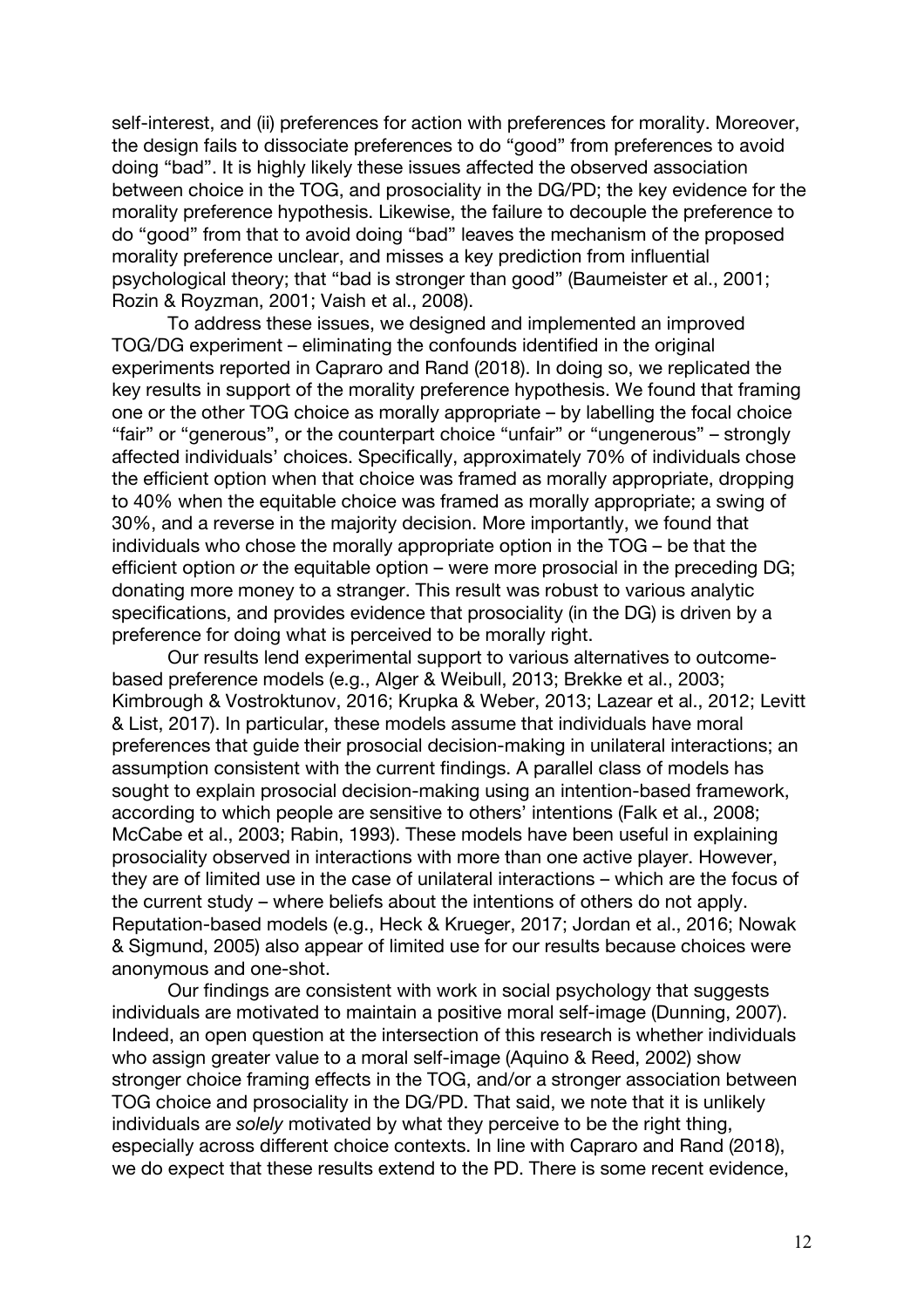however, that behavior in other economic games is driven by outcome-based preferences, and *not* by a general morality preference (Capraro, 2018). An interesting avenue for future work is thus to further explore the boundary conditions of the morality preference account. One avenue might be situations in which people have to trade-off conflicting moral principles, like in the case of "altruistic" lying; that is, lying to benefit others (Biziou-van-Pol et al., 2015; Erat & Gneezy, 2012). An open empirical question is whether and how preferences for morality – as revealed by choice in the TOG – predict moral trade-offs of this kind.

We found that a moral frame emphasizing "good" affected TOG choice as strongly as a moral frame emphasizing "bad". For example, the proportion of individuals switching from the efficient choice to the equitable choice was essentially identical (approx. 30%) whether the latter choice was labelled "fair" or the former choice "unfair". We thus found little evidence that "bad" (framing) was stronger than "good" (framing) in prosocial choice (cf. Baumeister et al., 2001).

An explanation for this discrepancy is found in recent work that has criticized the dominance of "bad" over "good" (termed the *negativity bias*) on theoretical and empirical grounds (Corns, 2018). A particular criticism concerns the credible alternative explanations for much of the evidence base. For example, asymmetries in perception that are taken to support the stronger effect of negatively-valenced stimuli may instead be explained by differences in the informativeness of negative vs. positive stimuli (Corns, 2018). In research on impression formation, as a case in point, the greater weight assigned to immoral (vs. moral) traits may be explained by the fact that immoral traits tend to be more *informative* of others' character (Kellermann, 1984). In the case of *self*-perception, in contrast, it is likely this informativeness bias does not hold; for example, because individuals can introspect on their full "moral history", unlike when they are judging other people. Absent a difference in informativeness, immoral and moral traits may yield similar impact on judgment and behavior.

This provides a plausible explanation for our results, and is consistent with a recent critique of the negativity bias hypothesis (Corns, 2018). This explanation also clarifies why the observed association between choosing the morally-framed option in the TOG, and prosociality in the DG, was similar under the "good" vs. "bad" moral frame (i.e., rejection of H4). Specifically, because the frames were *equally* motivating, individuals choosing the morally-framed option in either frame were *equally* liable to donate more in the DG. It is important to highlight that our "bad" frame label was *symmetric* vis-à-vis our "good" frame label (e.g., "unfair" vs. "fair", respectively). Had we used frames with stronger, but asymmetric labels – such as "steal" in place of "unfair" – we may have elicited an asymmetric moral frame effect in line with the negativity bias hypothesis. As noted above, however, in that case it may have been unclear whether the moral frame asymmetry was due to the valence of the frames per se (i.e., bad vs. good), or *other* differences such as asymmetric strength or salience of the labels (cf. Corns, 2018).

Finally, our results add to a growing body of research on framing effects in prosocial choice. Prior work finds that situational labels sometimes impact prosocial decision-making (e.g., Capraro & Vanzo, 2018; Kay & Ross, 2003; Krupka & Weber, 2013; Larrick & Blount, 1997; Liberman et al., 2004), but not always (Dreber et al., 2013; Goerg et al., 2017). This suggests the effect of labels may depend on the specific interaction or game type. Our findings replicate recent work showing that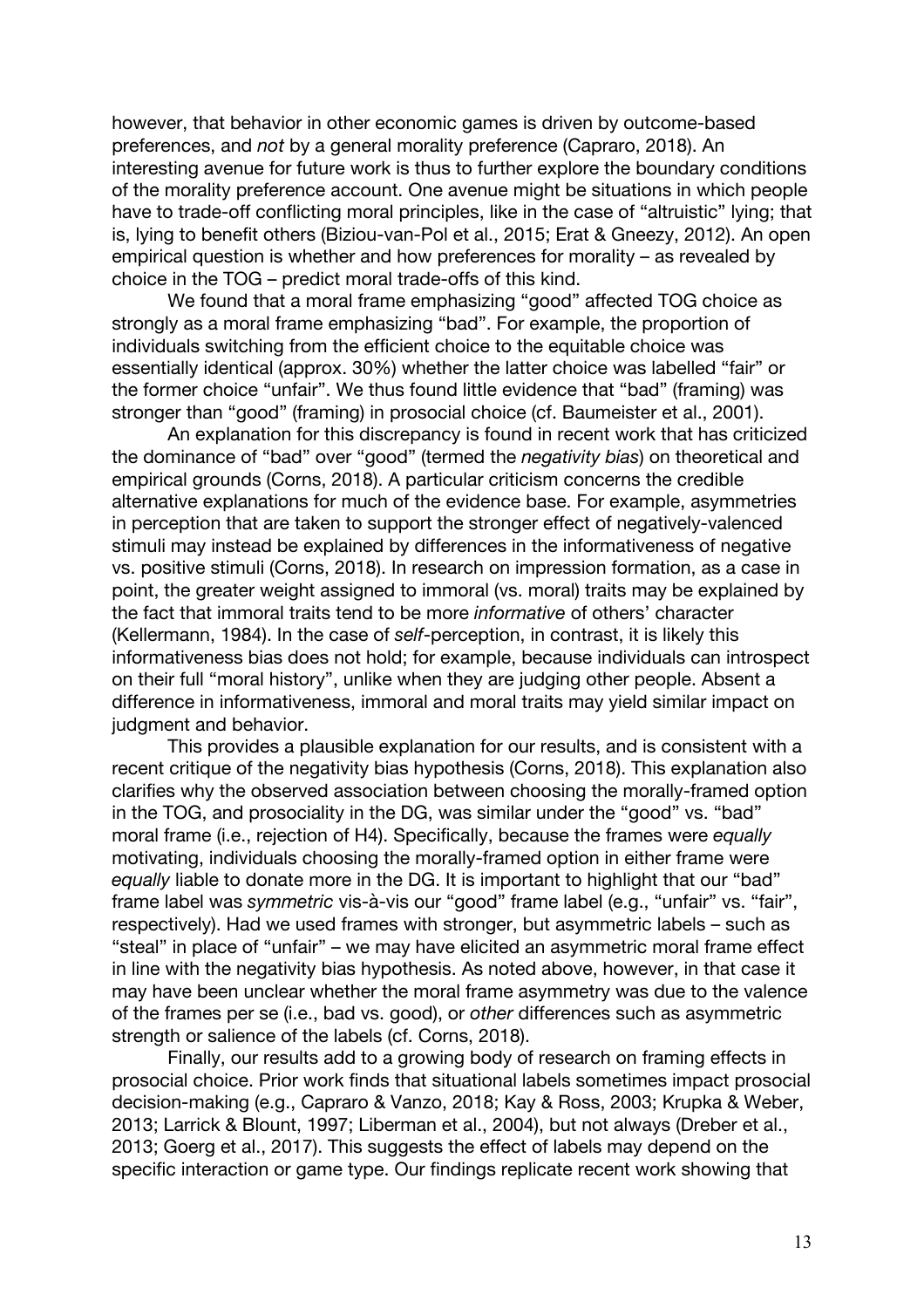labels are highly effective in the Trade-Off Game (Capraro, 2018; Capraro & Rand, 2018).

In summary, recent experimental work advanced the hypothesis that prosociality in anonymous, one-shot interactions is not driven by outcome-based social preferences for equity or efficiency per se, but by a generalized morality preference for "doing the right thing" (Capraro & Rand, 2018). We identified prominent methodological confounds and open theoretical questions in this work, and, consequently, conducted a refined and extended test of the morality preference hypothesis. Consistent with this hypothesis, our findings indicate that prosociality in the anonymous, one-shot Dictator Game is driven by preferences for doing the morally right thing. Furthermore, consistent with a recent critique of the negativity bias hypothesis, our results suggest the preference to do "good" was *as* potent as the preference to avoid doing "bad" in this case.

### **References**

- Alger, I., & Weibull, J. W. (2013). Homo moralis—preference evolution under incomplete information and assortative matching. *Econometrica, 81*(6), 2269- 2302.
- Aquino, K., & Reed II, A. (2002). The self-importance of moral identity. *Journal of Personality and Social Psychology*, 83, 1423-1440.
- Arechar, A. A., Gächter, S., & Molleman, L. (2018). Conducting interactive experiments online. *Experimental Economics*, 21, 99-131.
- Auguie, B, & Antonov, A. (2017). Package 'gridExtra'. Available at https://cran.rproject.org/web/packages/gridExtra/gridExtra.pdf
- Baron, J., & Ritov, I. (2004). Omission bias, individual differences, and normality. *Organizational Behavior and Human Decision Processes*, 94, 74-85.
- Baumeister, R. F., Bratslavsky, E., Finkenauer, C., & Vohs, K. D. (2001). Bad is stronger than good. *Review of General Psychology*, 5, 323-370.
- Bicchieri, C. (2005). *The grammar of society: The nature and dynamics of social norms*. Cambridge University Press.
- Biziou-van-Pol, L., Haenen, J., Novaro, A., Occhipinti-Liberman, A., & Capraro, V. (2015). Does telling white lies signal pro-social preferences? *Judgment and Decision Making*, 10, 538-548.
- Bolton, G. E., & Ockenfels, A. (2000). ERC: A theory of equity, reciprocity, and competition. *The American Economic Review*, 90, 166-193.
- Brekke, K. A., Kverndokk, S., & Nyborg, K. (2003). An Economic Model of Moral Motivation. *Journal of Public Economics*, 87, 1967-1983.
- Camerer, C. F. *Behavioral game theory: Experiments in strategic interaction*  Princeton, NJ: Princeton University Press (2003).
- Capraro, V. (2013). A model of human cooperation in social dilemmas. *PLoS ONE*, 8, e72427.
- Capraro, V. (2018). Social versus Moral preferences in the Ultimatum game: A theoretical model and an experiment. *Available at SSRN.*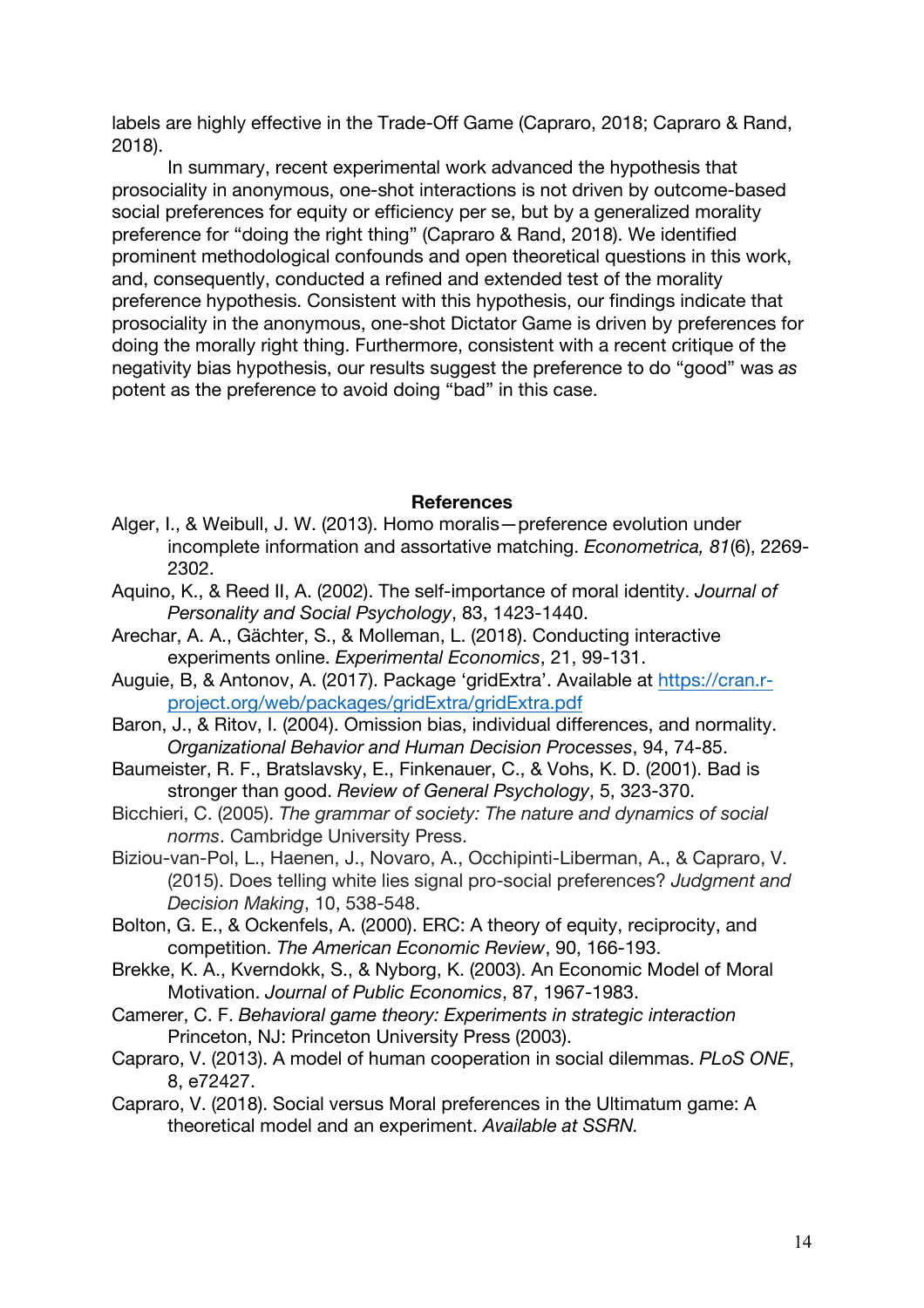- Capraro, V., & Rand, D. G. (2018). Do the right thing: Experimental evidence that preferences for moral behavior, rather than equity or efficiency per se, drive human prosociality. *Judgment and Decision Making*, 13, 99-111.
- Capraro, V., & Vanzo, A. (2018). Understanding moral preferences using sentiment analysis. *Available at SSRN.*
- Charness, G., & Rabin, M. (2002). Understanding social preferences with simple tests. *The Quarterly Journal of Economics*, 117, 817-869.
- Corns, J. (2018). Rethinking the Negativity Bias. *Review of Philosophy and Psychology*, 1-19.
- Cushman, F., Young, L., & Hauser, M. (2006). The role of conscious reasoning and intuition in moral judgment: Testing three principles of harm. *Psychological Science*, *17*, 1082-1089.
- DellaVigna, S., List, J. A., & Malmendier, U. (2012). Testing for altruism and social pressure in charitable giving. *The Quarterly Journal of Economics*, 127, 1-56.
- Dowle, M., et al. (2017). Package 'data.table'. Available at https://cran.rproject.org/web/packages/data.table/data.table.pdf
- Dreber, A., Ellingsen, T., Johannesson, M., & Rand, D. G. (2013). Do people care about social contexts? Framing effects in dictator games. *Experimental Economics*, 16, 349-371.
- Dunning, D. (2007). Self‐image motives and consumer behavior: how sacrosanct self‐beliefs sway preferences in the marketplace. *Journal of Consumer Psychology*, *17*, 237-249.
- Engel, C. (2011). Dictator games: A meta study. *Experimental Economics*, 14, 583- 610.
- Engelmann, D., & Strobel, M. (2004). Inequality aversion, efficiency, and maximin preferences in simple distribution experiments. *The American Economic Review*, 94, 857-869.
- Erat, S., & Gneezy, U. (2012). White lies. *Management Science*, 58, 723-733.
- Eriksson, K., Strimling, P., Anderson, P. A., & Lindholm, T. (2017). Costly punishment in the ultimatum game evokes moral concern, in particular when framed as payoff reduction. *Journal of Experimental Social Psychology*, 69, 59-64.
- Falk, A., Fehr, E., & Fischbacher, U. (2008). Testing theories of fairness Intentions matter. *Games and Economic Behavior*, 62, 287-303.
- Feldman, G., & Albarracín, D. (2017). Norm theory and the action-effect: The role of social norms in regret following action and inaction. *Journal of Experimental Social Psychology*, 69, 111-120.
- Fehr, E., & Gächter, S. (2002). Altruistic punishment in humans. *Nature*, 415, 137- 140.
- Fehr, E., & Schmidt, K. M. (1999). A theory of fairness, competition, and cooperation. *Quarterly Journal of Economics*, 114, 817-868.
- Gintis, H., Bowles, S., Boyd, R., & Fehr, E. (2003). Explaining altruistic behavior in humans. *Evolution and Human Behavior*, 24, 153–172.
- Goerg, S. J., Rand, D. G., & Walkowitz, G. (2017). Framing effects in the Prisoner's dilemma but not in the dictator game. *Available at SSRN: https://ssrn.com/abstract=2912982*
- Heck, P. R., & Krueger, J. I. (2017). Social Perception in the Volunteer's Dilemma: Role of Choice, Outcome, and Expectation. *Social Cognition*, *35*, 497-519.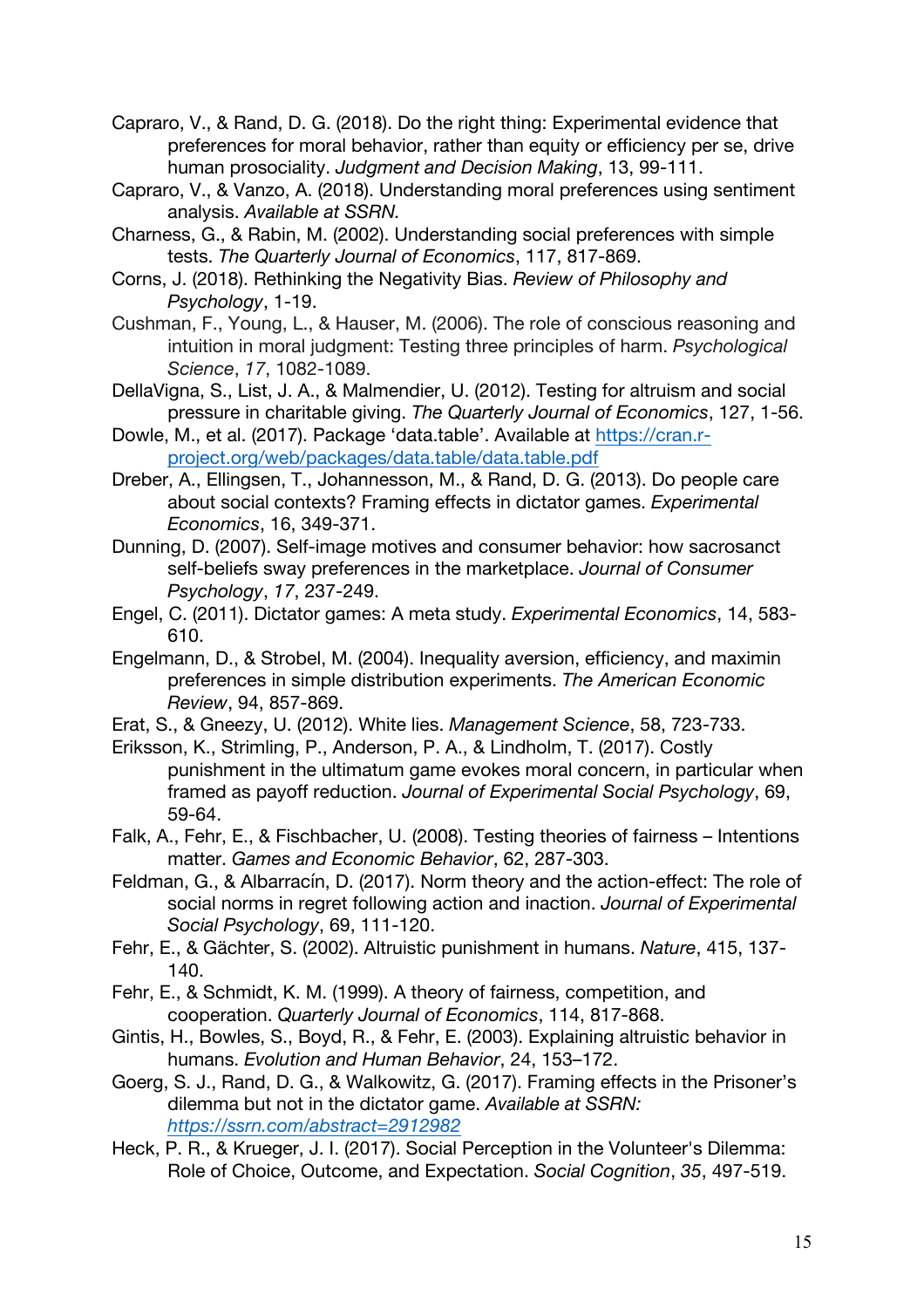- Horton, J. J., Rand, D. G., Zeckhauser, R. J. (2011). The online laboratory: Conducting experiments in a real labor market. *Experimental Economics*, 14, 399-425.
- Huck, S., Kübler, D., & Weibull, J. (2012). Social norms and economic incentives in firms. *Journal of Economic Behavior and Organization*, 83, 173-185.
- Janoff-Bulman, R., Sheikh, S., & Hepp, S. (2009). Proscriptive versus prescriptive morality: Two faces of moral regulation. *Journal of Personality and Social Psychology*, 96, 521-537.
- Jordan, J. J., Hoffman, M., Nowak, M. A., & Rand, D. G. (2016). Uncalculating cooperation is used to signal trustworthiness. *Proceedings of the National Academy of Sciences*, *113*, 8658-8663.
- Karlan, D., & List, J. A. (2007). Does price matter in charitable giving? Evidence from a large-scale natural field experiment. *American Economic Review*, 97, 1774- 1793.
- Kay, A. C., & Ross, L. (2003). The perceptual push: The interplay of implicit cues and explicit situational construals on behavioral intentions in the Prisoner's Dilemma. *Journal of the Experimental Social Psychology*, 39, 634-643.
- Kimbrough, E. O., & Vostroknutov, A. (2016). Norms make preferences social. *Journal of the European Economic Association*, 608-638.
- Klein, N., & Epley, N. (2016). Maybe holier, but definitely less evil, than you: Bounded self-righteousness in social judgment. *Journal of Personality and Social Psychology*, 110, 660-674.
- Klein, N., & Epley, N. (in press). Less evil than you: Bounded self-righteousness in character inferences, emotonial reactions, and behavioral extremes. *Personality and Social Psychology Bulletin*.
- Krueger, J. I., & Acevedo, M. (2007). Perceptions of self and other in the prisoner's dilemma: Outcome bias and evidential reasoning. *The American Journal of Psychology,* 120, 593-618.
- Krueger, J. I., & DiDonato, T. E. (2010). Perceptions of morality and competence in (non)-interdependent games. *Acta Psychologica*, *134*, 85-93.
- Krupka, E. L., & Weber, R. A. (2013). Identifying social norms using coordination games: Why does dictator game sharing vary? *Journal of the European Economic Association*, 11, 495-524.
- Larrick, R. P., & Blount, S. (1997). The claiming effect: Why players are more generous in social dilemmas than in ultimatum games. *Journal of Personality and Social Psychology*, 72, 810-825.
- Lazear, E. P., & Malmendier, U., & Weber, R. A. (2012). Sorting in experiments with application to social preferences. *American Economic Journal: Applied Economics*, 4, 136-163.
- Levitt, S. D., & List, J. A. (2007). What do laboratory experiments measuring social preferences reveal about the real world? *Journal of Economic Perspectives*, 21, 153-174.
- Liberman, V., Samuels, S. M., & Ross, L. (2004). The name of the game: Predictive power of reputations versus situational labels in determining prisoner's dilemma game moves. *Personality and Social Psychology Bulletin*, 30, 1175- 1185.
- Liebrand, W. B. G., Jansen, R. W. T. L., Rijken, V. M., & Suhre, C. J. M. (1986). Might over morality: Social values and the perception of other players in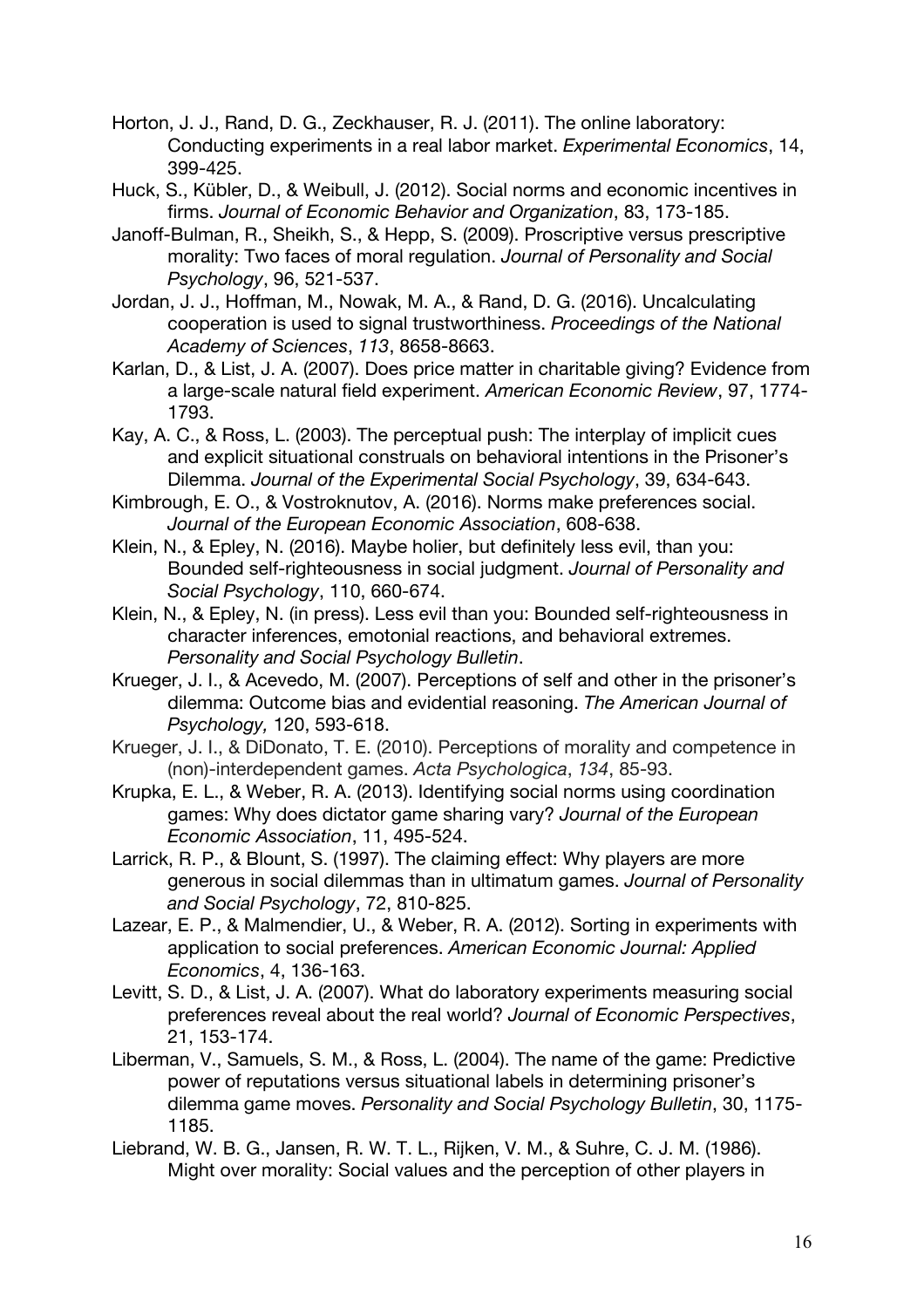experimental games. *Journal of Experimental Social Psychology*, 22, 203- 215.

- McCabe, K. A., Rigdon, M. L., & Smith, V. L. (2004). Positive reciprocity and intentions in trust games. *Journal of Economic Behavior and Organization*, 52, 267-275.
- Nowak, M. A. (2006). Five rules for the evolution of cooperation. *Science*, 314, 1560-1563.
- Nowak, M. A., & Sigmund, K. (2005). Evolution of indirect reciprocity. *Nature*, 437, 1291-1298.
- Ogilvie, D. M. (1987). The undesired self: A neglected variable in personality research. *Journal of Personality and Social Psychology*, 52, 379-385.
- Paolacci, G., & Chandler, J. (2014). Inside the Turk: Understanding Mechanical Turk as a participant pool. *Current Directions in Psychological Science*, 23, 184- 188.
- Rabin, M. (1993). Incorporating fairness into game theory and economics. *The American Economic Review*, 83, 1281-1302.
- Rand, D. G., Brescoll, V. L., Everett, J. A. C., Capraro, V., & Barcelo, H. (2016). Social heuristics and social roles: Intuition favors altruism for women but not for men. *Journal of Experimental Psychology: General*, 145, 389-396.
- Rand, D. G., & Nowak, M. A. (2013). Human cooperation. *Trends in Cognitive Sciences*, 17, 413-425.
- R Core Team (2017). R: A Language and Environment for Statistical Computing. https://www.R-project.org/
- Rozin, P., & Royzman, E. B. (2001). Negativity bias, negativity dominance, and contagion. *Personality and Social Psychology Review*, 5, 296-320.
- RStudio Team (2016). RStudio: Integrated Development for R. Boston, MA: RStudio, Inc.
- Samuelson, W., Zeckhauser, R. (1988). Status quo bias in decision making. *Journal of Risk and Uncertainty*, 1, 7-59.
- Spranca, M., Minsk, E., & Baron, J. (1991). Omission and commission in judgment and choice. *Journal of Experimental Social Psychology*, 27, 76-105.
- Tappin, B. M., & McKay, R. T. (2017). The illusion of moral superiority. *Social Psychology and Personality Science*, 8, 623-631.
- Teper, R., & Inzlich, M. (2011). Active transgressions and moral elusions: Action framing influences moral behavior. *Social Psychological and Personality Science*, 2, 284-288.
- Thomas, K. A., & Clifford, S. (2017). Validity and Mechanical Turk: An assessment of exclusion methods and interactive experiments. *Computers in Human Behavior*, *77*, 184-197.
- Tomasello, M. (2014). The ultra‐social animal. *European Journal of Social Psychology*, *44*, 187-194.
- Torchiano, M. (2017). Package 'effsize'. Available at https://cran.rproject.org/web/packages/effsize/effsize.pdf
- Trivers, R. L. (1971). The evolution of reciprocal altruism. *The Quarterly Review of Biology*, 46, 35-57.
- Vaish, A., Grossmann, T., & Woodward, A. (2008). Not all emotions are created equal: The negativity bias in social-emotional development. *Psychological Bulletin*, 134, 383-403.